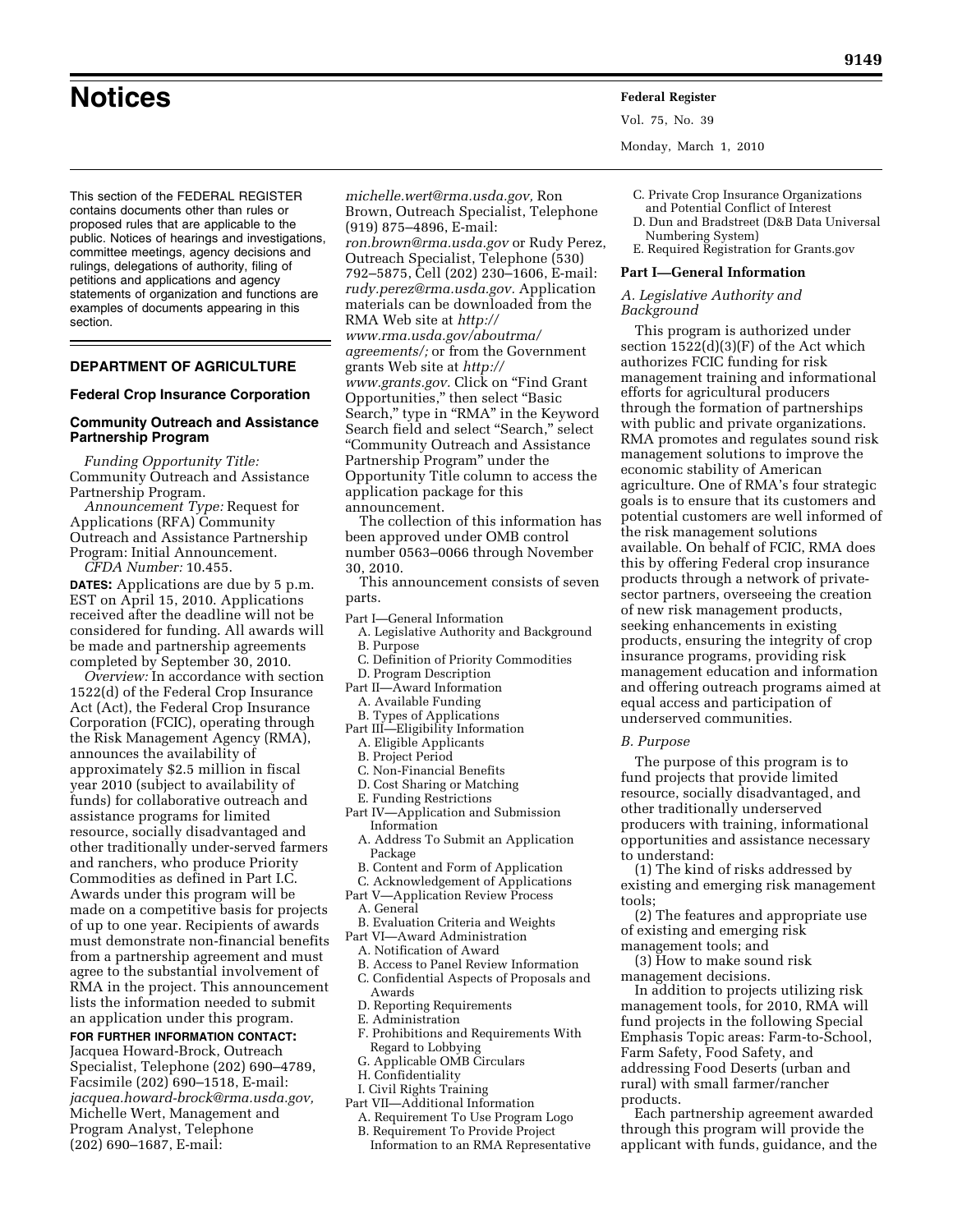substantial involvement of RMA to deliver outreach and assistance programs to producers in a specific geographical area.

#### *C. Definition of Priority Commodities*

For purposes of this program, Priority Commodities are defined as:

• *Agricultural commodities covered by* (7 U.S.C. 7333). Commodities in this group are commercial crops that are not covered by catastrophic risk protection crop insurance, are used for food or fiber (except livestock), and specifically include, but are not limited to, floricultural, ornamental nursery, Christmas trees, turf grass sod, aquaculture (including ornamental fish), and industrial crops.

• *Specialty crops.* Commodities in this group may or may not be covered under a Federal crop insurance plan and include, but are not limited to, fruits, vegetables, tree nuts, syrups, honey, roots, herbs, and highly specialized varieties of traditional crops.

• *Underserved commodities.* This group includes: (a) commodities, including livestock, that are covered by a Federal crop insurance plan but for which participation in an area is below the national average; and (b) commodities, including livestock, with inadequate crop insurance coverage produced by limited resource, socially disadvantaged, and other traditionally underserved producers.

A project is considered as giving priority to Priority Commodities if the majority of the educational outreach and assistance activities are directed to limited resource, socially disadvantaged and other traditionally under-served producers of one or more of the three classes of commodities listed above or any combination of the three classes.

#### *D. Program Description*

This program will support a wide range of innovative outreach and assistance activities in farm management, financial management, marketing contracts, crop insurance, special emphasis topic areas and other existing and emerging risk management tools. RMA will be substantially involved in the activities listed under paragraph 2. The applicant must identify specific ways in which RMA could have substantial involvement in the proposed outreach activity.

In addition to the specific, required activities listed under paragraph 1, the applicant may suggest other activities that would contribute directly to the purpose of this program. For any additional activity suggested, the applicant should identify the objective of the activity, the specific tasks

required to meet the objective, specific time lines for performing the tasks, and specific responsibilities of the partners.

1. In conducting activities to achieve the purpose and goal of this program, award recipients will be required to perform the following activities:

• Develop and finalize a risk management outreach delivery plan that will contain the tasks needed to accomplish the purpose of this program, including a description of the manner in which various tasks for the project will be completed, the dates by which each task will be completed, and the partners that will have responsibility for each task. Task milestones must be listed to ensure that progress can be measured at various stages throughout the life of the project. The plan must also provide for the substantial involvement of RMA in the project.

**Note:** All partnership agreements resulting from this announcement will include delivery plans in a table format. All applicants are strongly encouraged to refer to the table in the application package, when preparing a delivery plan and to use this format as part of the project description.

• Assemble risk management instructional materials appropriate for producers of Priority Commodities to be used in delivering education and information. This will include: (a) Gathering existing instructional materials that meet the local needs of producers of Priority Commodities; (b) identifying gaps in existing instructional materials; and (c) developing new materials or modifying existing instructional materials to fill existing gaps.

• Develop and conduct a promotional program and dissemination activities to publicize the project accomplishments. This program will include activities using the media, newsletters, publications, or other informational dissemination techniques that are designed to: (a) Raise awareness for risk management; (b) inform producers of the availability of risk management tools; (c) inform producers of the training and informational opportunities being offered; and (d) communicate the project's accomplishments (products, results and impacts, etc.) to the broadest audiences. Minority media and publications should also be used to achieve the broadest promotion of outreach opportunities for limited resource and socially disadvantaged farmers and ranchers possible.

• Deliver risk management training and informational opportunities to limited resource and socially disadvantaged agricultural producers and agribusiness professionals of Priority Commodities. This will include

organizing and delivering educational activities using the instructional materials identified earlier. Activities should be directed primarily to agricultural producers, but may include those agribusiness professionals that have frequent opportunities to advise farmers on risk management.

• Utilize the Results Verification System to document all outreach activities conducted under the partnership agreement and the results of such activities, including criteria and indicators used to evaluate the success of the program. The recipient will also be required to provide information to an RMA-selected contractor to evaluate all outreach activities and advise RMA as to the effectiveness of activities.

2. RMA will be responsible for the following activities:

• Review and approve in advance the recipient's project delivery plan.

• Collaborate with the recipient in assembling risk management materials for producers. This will include: (a) Reviewing and approving in advance all educational materials for technical accuracy; (b) serving on curriculum development workgroups; (c) providing curriculum developers with fact sheets and other risk management publications prepared by RMA; (d) advising the applicant on the materials available over the internet through the AgRisk Education Library; (e) advising the applicant on technical issues related to crop insurance instructional materials; and (f) advising the applicant on the use of the standardized design and layout formats to be used on program materials.

• Collaborate with the recipient on a promotional program for raising awareness of risk management and for informing producers of training and informational opportunities. This will include: (a) Reviewing and approving in advance all promotional plans, materials, and programs; (b) serving on workgroups that plan promotional programs; (c) advising the applicant on technical issues relating to the presentation of crop insurance products in promotional materials; and (d) participating, as appropriate, in media programs designed to raise general awareness or provide farmers with risk management education.

• Collaborate with the recipient on outreach activities to agricultural producers and agribusiness leaders. This will include: (a) Reviewing and approving in advance all producer and agribusiness educational delivery plans; (b) advising the applicant on technical issues related to the delivery of crop insurance education and information; and (c) assisting the applicant in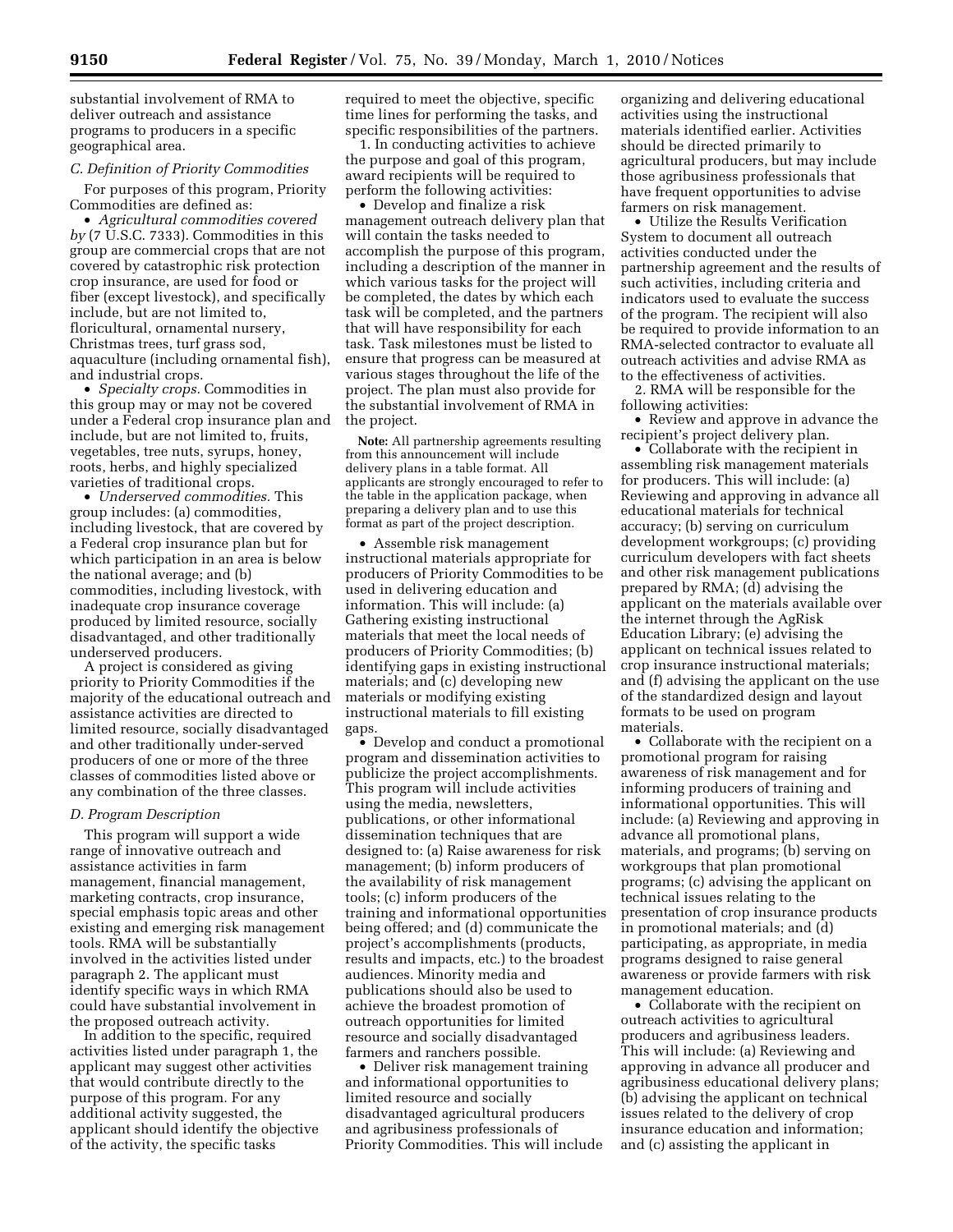informing crop insurance professionals about educational plans and scheduled meetings.

• Reviewing and approving recipient's documentation of risk management education and outreach activities.

## **Part II—Award Information**

# *A. Available Funding*

The amount of funds available in FY 2010 for support of this program is approximately \$2.5 million dollars (subject to availability of funds). There is no commitment by USDA/RMA to fund any particular project or to make a specific number of awards. No maximum or minimum funding levels have been established for individual projects or geographic locations. Applicants awarded a partnership agreement for an amount that is less than the amount requested may be required to modify their application to conform to the reduced amount before execution of the partnership agreement. It is expected that awards will be made approximately 120 days after the application deadline.

#### *B. Types of Applications*

Applicants must specify whether the application is a new, renewal, or resubmitted application.

1. *New Application*—This is an application that has not been previously submitted to the RMA Outreach Program. All new applications will be reviewed competitively using the selection process and evaluation criteria described in this RFA.

2. *Renewal Application*—This is an application that requests additional funding for a project beyond the period that was approved in an original or amended award. Applications for renewed funding must contain the same information as required for new applications, and additionally must contain a Progress Report. Renewal applications must be received by the relevant due dates, will be evaluated in competition with other pending applications, and will be reviewed according to the same evaluation criteria as new applications.

3. *Resubmitted Application*—This is an application previously submitted to the RMA Outreach office, but was not funded. Resubmitted applications must be received by the relevant due dates, and will be evaluated in competition with other pending applications and will be reviewed according to the same evaluation criteria as new applications.

# **Part III—Eligibility Information**

## *A. Eligible Applicants*

Educational institutions, community based organizations, associations of farmers and ranchers, state departments of agriculture, and other non-profit organizations with demonstrated capabilities in developing and implementing risk management and other marketing options for priority commodities are eligible to apply. Individuals are not eligible applicants. Applicants are encouraged to form partnerships with other entities that complement, enhance, and/or increase the effectiveness and efficiency of the proposed project. Although an applicant may be eligible to compete for an award based on its status as an eligible entity, other factors may exclude an applicant from receiving Federal assistance under this program (e.g. debarment and suspension; a determination of nonperformance on a prior contract, cooperative agreement, grant or partnership; a determination of a violation of applicable ethical standards). Applications from ineligible or excluded persons will be rejected in their entirety.

#### *B. Project Period*

Each project will be funded for a period of up to one year from the project starting date for the activities described in this announcement.

## *C. Non-Financial Benefits*

To be eligible, applicants must also demonstrate that they will receive a non-financial benefit as a result of a partnership agreement. Non-financial benefits must accrue to the applicant and must include more than the ability to provide employment income to the applicant or for the applicant's employees or the community. The applicant must demonstrate that performance under the partnership agreement will further the specific mission of the applicant (such as providing research or activities necessary for graduate or other students to complete their educational program). Applications that do not demonstrate a non-financial benefit will be rejected.

#### *D. Cost Sharing or Matching*

Cost sharing, matching, in-kind contribution, or cost participation is not required.

#### *E. Funding Restrictions*

Indirect costs for projects submitted in response to this solicitation are limited to 10 percent of the total direct costs of the agreement. Partnership agreement funds may not be used to:

1. Plan, repair, rehabilitate, acquire, or construct a building or facility including a processing facility;

2. To purchase, rent, or install fixed equipment;

- 3. Repair or maintain privately owned vehicles;
	- 4. Pay for the preparation of the

## partnership application;

- 5. Fund political activities;
- 6. Pay costs incurred prior to
- receiving this partnership agreement; 7. Fund any activities prohibited in 7
- CFR parts 3015 and 3019, as applicable.

# **Part IV—Application and Submission Information**

## *A. Address To Submit an Application Package*

The address for submissions is USDA/ RMA, Community Outreach, and Assistance Partnership Program, c/o William Buchanan, 1400 Independence Avenue, SW., Room 6702, Stop 0809, Washington, DC 20250–0809. All applications must be submitted by the deadline. Late or incomplete applications will not be considered and will be returned to the applicant. Applications will be considered as meeting the announced deadline if they are received in the mailroom at the address on or before the deadline. Applicants are cautioned that express, overnight mail or other delivery services do not always deliver as agreed. Applicants using the U.S. Postal Service should allow for the extra time for delivery due to the additional security measures that mail delivered to government offices in the Washington DC area now requires. Failure of the selected delivery services will not extend the deadline. Applicants are strongly encouraged to submit completed and signed application packages using overnight mail or delivery service to ensure timely receipt.

Applicants that wish to submit applications electronically, should use the Government Grants Web site at *http://*www.grants.gov.

**Note:** First time grants.gov applicants—you may need 2 weeks to establish required accounts before you will be able to submit an application through grants.gov. If assistance is needed in submitting an application (e.g., downloading or navigating Adobe forms), refer to resources available on the Grants.gov Web site first (*http://grants.gov/*). Grants.gov assistance is also available as follows:

• Grants.gov customer support Toll Free: 1–800–518–4726 E-mail: *support@grants.gov* 

# *B. Content and Form of Application*

1. *General*—Use the following guidelines to prepare an application. Each application must contain the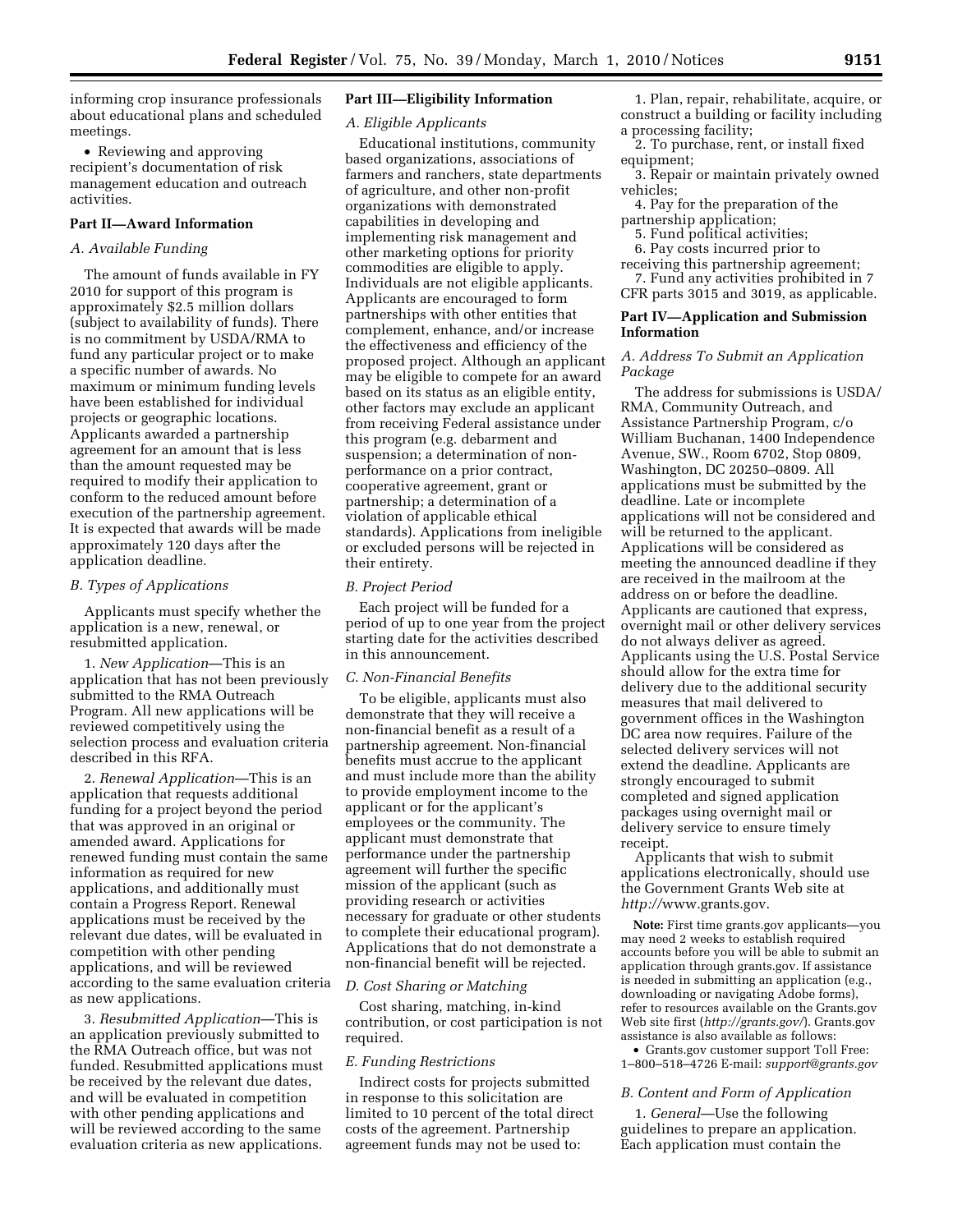following elements in the order indicated. Proper preparation of applications will assist reviewers in evaluating the merits of each application in a systematic, consistent fashion.

(a) Prepare the application on only one side of the page using standard size  $(8<sup>1</sup>/<sub>2</sub>''$  x 11") white paper, one-inch margins, typed or word processed using no type smaller than 12 point font, and single or double spaced. Use an easily readable font face (*e.g.,* Geneva, Helvetica, Times Roman).

(b) Number each page of the application sequentially, starting with the Project Description, including the budget pages, required forms, and any appendices.

(c) Staple the application in the upper left-hand corner. Do not bind. An original and two copies of the completed and signed application (3 total) and one electronic copy (Microsoft Word format preferred) on compact disc or diskette must be submitted in one package. Only hard copies of OMB Standard Forms should be submitted. Do not include the standard forms on the diskette.

(d) Include original illustrations (photographs, color prints, etc.) in all copies of the application to prevent loss of meaning through poor quality reproduction.

1. *Application for Federal Assistance, OMB Standard Form 424*—Please complete this form in its entirety (including your zip + 4 which is your zip code plus the additional 4 digit code). The original copy of the application must contain a pen-and-ink signature of the authorized organizational representative (AOR), individual with the authority to commit the organization's time and other relevant resources to the project. The Catalog of Federal Domestic Assistance Number (block 10) is "10.455-Community Outreach and Assistance.''

2. *Table of Contents*—Each application must contain a detailed Table of Contents immediately following OMB SF 424.

3. *Project Summary*—(Limited to one page, placed after the Table of Contents) The summary should be a selfcontained, specific description of the activity to be undertaken and should focus on: Overall project goal(s) and supporting objectives; plans to accomplish project goals; and relevance of the project to the goals of the community outreach and assistance program.

4. *Progress Report*—(Limited to three pages, placed immediately after the Project Summary) Renewal applications of an existing project supported under

the same program should include a clearly identified summary progress report describing the results to date. The progress report should contain a comparison of actual accomplishments with the goals established for the project.

5. *A Project Description*—(Limited to twenty-five single-sided pages) that describes the outreach project in detail, including the program delivery plan and a Statement of Work. The description should provide reviewers with sufficient information to effectively evaluate the merits of the application under the criteria contained in Part V. The description should include the circumstances giving rise to the proposed activity; a clear, concise statement of the objectives; the steps necessary to implement the program to attain the objectives; an evaluation plan for the activities; a program delivery plan, and statement of work that describes how the activities will be implemented and managed by the applicant.

The statement of work in table format should identify each objective and the key tasks to achieve the objective, the entity responsible for the task, the completion date, the task location, and RMA's role. Applicants are strongly encouraged to refer to the sample table in the application package, when preparing a delivery plan and to use this table format in that portion of the application narrative that addresses the delivery plan.

6. *Budget, OMB Standard Form 424–*  A, "Budget Information, Non-Construction Program''—Indirect costs allowed for projects submitted under this announcement will be limited to 10 percent of the total direct cost of the partnership or cooperative agreement. Applicants should include reasonable travel costs associated with attending at least two RMA designated two-day events, which will include a Project Directors' meeting and civil rights training.

7. *Budget Narrative*—A detailed narrative in support of the budget should show all funding sources and itemized costs for each line item contained on the SF–424A. All budget categories must be individually listed (with costs) in the same order as the budget and justified on a separate sheet of paper and placed immediately behind the SF–424A. There must be a detailed breakdown of all costs, including indirect costs. Include budget notes on each budget line item detailing how each line item was derived. Also provide a brief narrative description of any costs that may require explanation (i.e., why a specific cost may be higher

than market costs). Only items or services that are necessary for the successful completion of the project will be funded as permitted under the Act, the applicable Federal Cost principles, and are not prohibited under any other Federal statute. Salaries of project personnel should be requested in proportion to the effort that they would devote to the project.

8. *Key Personnel*—The roles and responsibilities of each Project Director (PD) and/or collaborator should be clearly described; and the qualifying experience and education (One Page Each) of the PD and each co-PD, senior associate and other professional personnel.

9. *Collaborative Arrangements (including Letters of Support)*—If it will be necessary to enter into formal consulting or collaborative arrangements, such arrangements should be fully explained and justified. If the consultants or collaborators are known at the time of application, a vitae or resume should be provided. Evidence (e.g., letter of support) should be included if the collaborators involved have agreed to render these services. Additional information on consultants and collaborators are required in the budget portion of the application.

10. *Current and Pending Support*— All applications must list all current public or private support to which personnel identified in the application have committed portions of their time, whether or not salary support for persons involved is included in the budget. An application that duplicates or overlaps substantially with an application already reviewed and funded (or to be funded) by another organization or agency will not be funded under this program. The projects proposed for funding should be included in the pending section.

11. *Disclosure of Lobbying Activities, OMB Standard Form LLL*—All applications must contain a signed copy of this form (See Part VI (F)). Applicants who are not engaging in lobbying activities should write ''Not Applicable'' and sign the form.

12. *A completed and Signed*  ''*Certification Regarding Debarment, Suspension, and Other Responsibility Matters* (Primary Covered Transactions), AD 1047.''

13. A completed and Signed ''Certifications Regarding Drug-Free Workplace, AD–1049.''

14. Appendices are allowed if they are directly germane to the proposed project.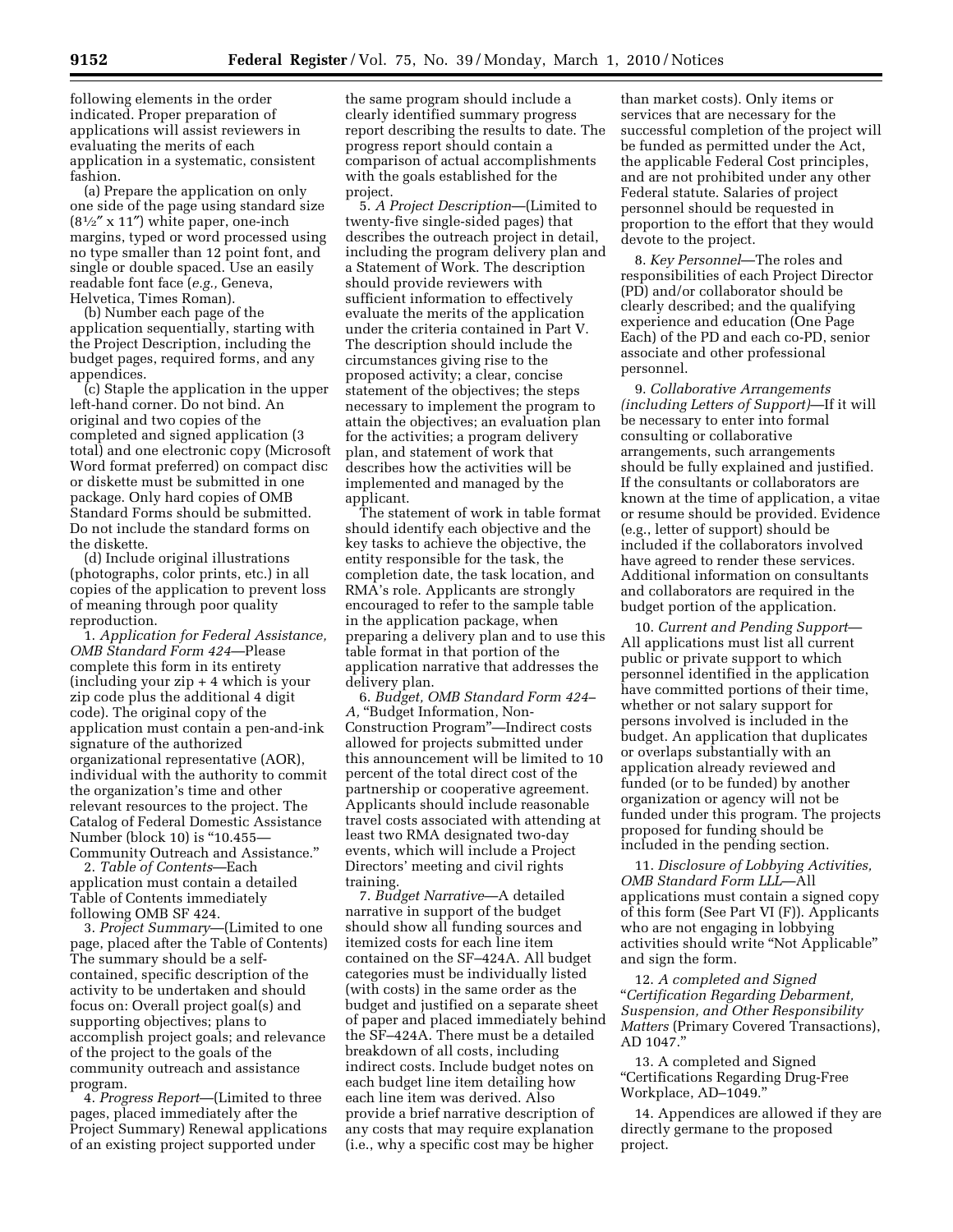# *C. Acknowledgment of Applications*

Applications submitted by facsimile or through other electronic media (except grants.gov), regardless of the date or time of submission or the time of receipt, will not be considered and will be returned to the applicant. Receipt of applications will be acknowledged by e-mail, whenever possible. Therefore, applicants are encouraged to provide an e-mail address in the application. If an e-mail address is not indicated on an application, receipt will be acknowledged in writing. There will be no notification of incomplete, unqualified, or unfunded applications until the awards have been made. RMA will assign an identification number to the application when received. This number will be provided to applicants when the receipt of application is acknowledged. Applicants should reference the assigned identification number in all correspondence regarding the application.

If receipt of application is not acknowledged by RMA within 21 days of the submission deadline, the applicant should contact Jacquea Howard-Brock at (202) 690–4789 or electronically at *jacquea.howardbrock@rma.usda.gov.* 

#### **Part V—Application Review Process**

#### *A. General*

Each application will be evaluated using a two-part process. First, each application will be screened by RMA personnel to ensure that past performances were satisfactorily met and that it meets the requirements in this announcement. Applications that do not meet the requirements of this announcement or are incomplete will not receive further consideration.

Second, a review panel will consider the merits of all applications that meet the requirements in the announcement. A panel of not less than three independent reviewers will evaluate each application. Reviewers will be drawn from USDA, other Federal agencies, and others representing public and private organizations, as needed. The project description (Only the first 25 pages of the project description will be evaluated) and any appendices submitted by applicant will be used by the review panel to evaluate the merits of the project being proposed for funding. The panel will examine and score applications based on each of the four criteria contained in paragraph B of this part ''Evaluation Criteria and Weights''.

The panel will be looking for the specific elements listed with each

criterion when evaluating the applications and scoring them. For each application, panel members will assign a point value up to the maximum for each criterion. After all reviewers have evaluated and scored each of the applications, the scores for the entire panel will be averaged to determine an application's final score.

After assigning points for each criterion, applications will be listed in initial rank order and presented, along with funding level recommendations, to the Manager of FCIC, who will make the final decision on awarding of a partnership agreement. Applications will then be funded in final rank order until all available funds have been expended. Applicants must score 50 points or more to be considered for funding. If there are unused remaining funds, RMA may conduct another round of competition through the announcement of another RFA.

An organization, or group of organizations in partnership, may apply for funding under other FCIC or RMA programs, in addition to the programs described in this announcement. However, if the Manager of FCIC determines that an application recommended for funding under this announcement is sufficiently similar to a project that has been funded or has been recommended to be funded under another FCIC or RMA education or outreach program, then the Manager may elect to not fund that application in whole or in part.

## *B. Evaluation Criteria and Weights*

#### 1. Project Benefits—Maximum 40 Points

The applicant must demonstrate that the project benefits to limited resource, socially disadvantaged and other traditionally underserved producers warrant the funding requested. Applicants will be scored according to the extent they can: (a) Reasonably estimate the number of producers reached through the project; (b) justify the estimates with clear specifics related to the delivery plan; (c) identify the actions producers will likely be able to take as a result of the project; and (d) identify specific measures for evaluating the success of the project. Reviewers' scoring will be based on the scope and reasonableness of the applicants' estimate of the number of producers reached through the project, clear descriptions of specific expected project benefits for producers, and wellconstructed plans for measuring the project's effectiveness.

2. Project Management—Maximum 20 Points

The applicant must demonstrate an ability to implement sound and effective project management practices. Higher scores will be awarded to applicants that can demonstrate organizational skills, leadership, and experience in delivering services or programs using the appropriate language service that assist limited resource, socially disadvantaged and other traditionally underserved producers. If the applicant has been a recipient of other Federal or other government grants, cooperative agreements, or contracts, the applicant must also detail that they have consistently complied with financial and program reporting and auditing requirements. Applicants that will employ, or have access to personnel who have experience in directing agricultural programs or providing education programs that benefit producers will receive higher rankings. Higher scores will be awarded to applicants with no more than two ongoing projects funded by RMA under this program in previous years.

3. Collaborative Partnering—Maximum 20 Points

The applicant must demonstrate experience and capacity to partner with and gain the support of other agencies, grower organizations, agribusiness professionals, and agricultural leaders to enhance the quality and effectiveness of the program. Applicants will receive higher scores to the extent that they can document and demonstrate: (a) That partnership documented commitments are in place for the express purpose of delivering the program in this announcement; (b) that the project will incorporate training on the benefits and implementation of utilizing risk management tools; (c) that the project promotes producer eligibility for numerous USDA programs; (d) that a broad and diverse group of farmers and ranchers will be reached; and (e) that a substantial effort has been made to partner with organizations that can meet the needs of producers that are small, have limited resources, are minorities, or are beginning farmers and ranchers.

# 4. Delivery Plan—Maximum 20 Points

The applicant must demonstrate that its program delivery plan is clear and specific. For each of the applicant's responsibilities contained in the description of the program, the applicant must demonstrate that it can identify specific tasks and provide reasonable time lines that further the purpose of this program. Applicants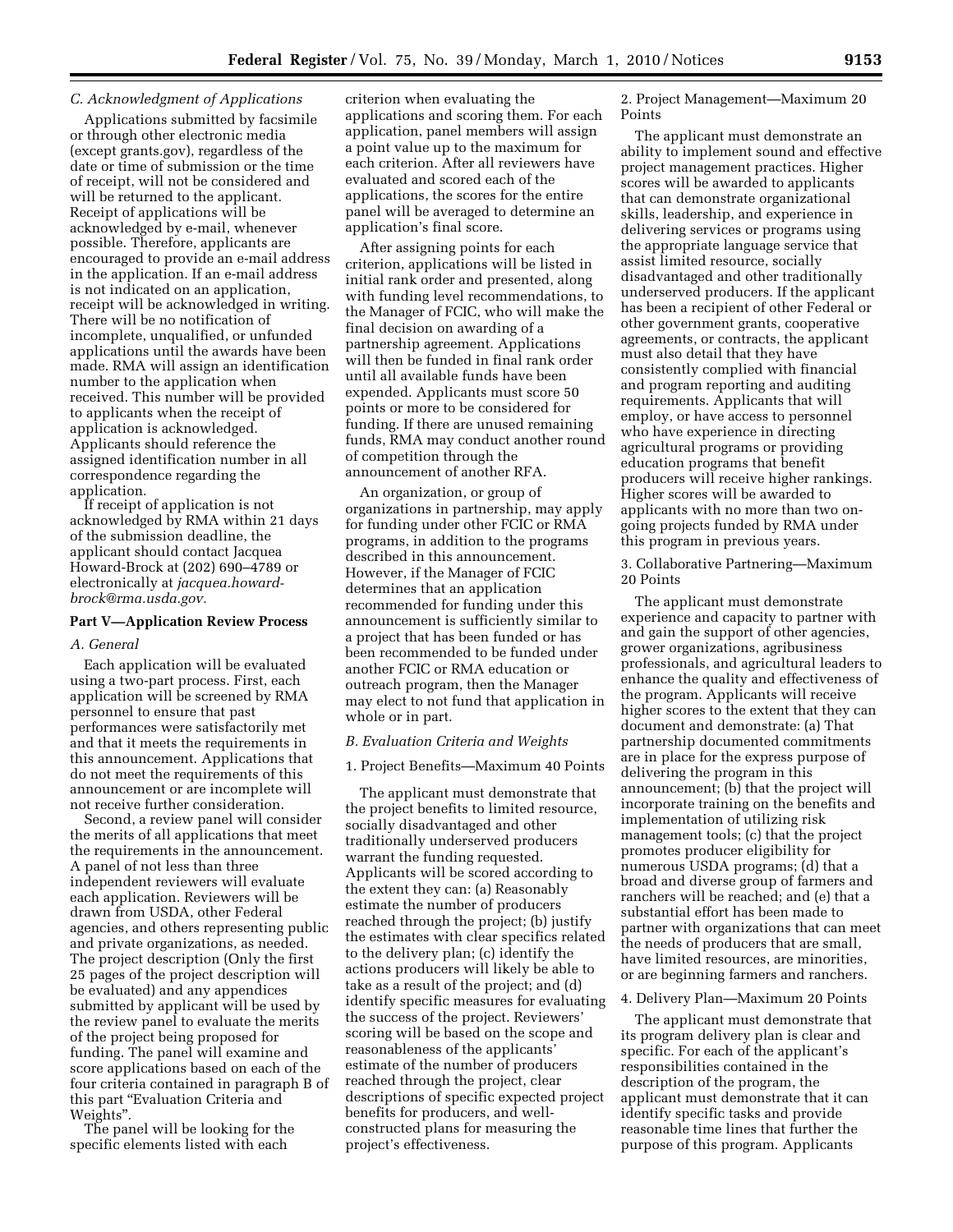## 5. Diversity

Management reserves the right to award additional points to applications that promote diversity.

## **Part VI—Award Administration**

### *A. Notification of Award*

Following approval by the RMA awarding official, project leaders whose applications have been selected for funding will be notified. Within the limit of funds available for such a purpose, the awarding official of RMA shall enter into partnership agreements with applicants whose applications are judged to be most meritorious under the procedures set forth in this announcement. The agreements provide the amount of Federal funds for use in the project period, the terms and conditions of the award and the time period for the project.

The effective date of the agreement is the date the agreement is executed by both parties. RMA will extend to award recipients, in writing, the authority to draw down funds for conducting the activities listed in the agreement. All funds provided to the applicant by FCIC must be expended solely for the purpose for which the funds are obligated in accordance with the approved agreement and budget, the regulations, the terms and conditions of the award, and the applicability of Federal cost principles. No commitment of Federal assistance beyond the project period is made or implied for any award resulting from this notice.

Applicants that are not funded will be notified within 120 days after the submission deadline.

## *B. Access to Panel Review Information*

Upon written request from the applicant, your score from the evaluation panel, not including the identity of reviewers, will be sent to the applicant after the review and awards process has been completed.

# *C. Confidential Aspects of Proposals and Awards*

When an application results in a partnership agreement, it becomes a part of the official record of RMA transactions, available to the public upon specific request. Information that the Secretary of Agriculture determines to be of a confidential, privileged, or

proprietary nature will be held in confidence to the extent permitted by law. Therefore, any information that the applicant wishes to be considered confidential, privileged, or proprietary should be clearly marked within an application, including the basis for such designation. The original copy of a proposal that does not result in an award will be retained by RMA for a period of one year. Other copies will be destroyed. Copies of proposals not receiving awards will be released only with the express written consent of the applicant or to the extent required by law. A proposal may be withdrawn at any time prior to award.

# *D. Reporting Requirements*

Applicants awarded partnership agreements will be required to submit electronic quarterly progress reports through a results verification system and financial reports (OMB Standard Form 425, formerly OMB Standard Form 269A) throughout the project period, as well as a final program and financial report no later than 90 days after the end of the project period.

## *E. Administration*

All partnership agreements are subject to the requirements of 7 CFR part 3015.

# *F. Prohibitions and Requirements With Regard to Lobbying*

All partnership agreements are subject to the requirements of 7 CFR part 3018. A copy of the certification and disclosure forms must be submitted with the application.

# *G. Applicable OMB Circulars*

All partnership and cooperative agreements funded as a result of this notice will be subject to the requirements contained in all applicable OMB circulars.

# *H. Confidentiality*

The names of applicants, the names of individuals identified in the applications, the content of applications, and the panel evaluations of applications will be kept confidential, except to those involved in the review process, to the extent permitted by law. In addition, the identities of review panel members will remain confidential throughout the entire review process and will not be released to applicants. At the end of the fiscal year, names of panel members will be made available. However, panelists will not be identified with the review of any particular application.

## *I. Civil Rights Training*

All recipients of federally assisted programs are required to comply with Federal civil rights laws and regulations. USDA/RMA policies and procedures require recipients of federally assisted programs to attend mandatory civil rights training sponsored by RMA, to become fully aware of civil rights requirements and responsibilities. Applicants should include in their budgets reasonable travel costs associated with attending at least two, two-day RMA designated events that include a Project Directors meeting and required civil rights training.

### **Part VII—Additional Information**

## *A. Requirement To Use Program Logo*

Applicants awarded partnership agreements will be required to use a program logo and design provided by RMA for all instructional and promotional materials.

# *B. Requirement To Provide Project Information to an RMA Representative*

Applicants awarded partnership agreements will be required to assist RMA in evaluating the effectiveness of its outreach program by providing documentation of outreach activities and related information to any contractor selected by RMA for program evaluation purposes. This requirement also includes providing demographic data on program participants.

## *C. Private Crop Insurance Organizations and Potential Conflict of Interest*

Private organizations that are involved in the sale of Federal crop insurance, or that have financial ties to such organizations, are eligible to apply for funding under this announcement. However, such entities will not be allowed to receive funding to conduct activities that would otherwise be required under a Standard Reinsurance Agreement or any other agreement in effect between FCIC and the entity. Such entities will also not be allowed to receive funding to conduct activities that could be perceived by producers as promoting one company's services or products over another's. If applying for funding, such organizations are encouraged to be sensitive to potential conflicts of interest and to describe in their application the specific actions they will take to avoid actual and perceived conflicts of interest.

# *D. Dun and Bradstreet (D&B Data Universal Numbering System)*

A Dun and Bradstreet (D&B) Data Universal Numbering System (DUNS)